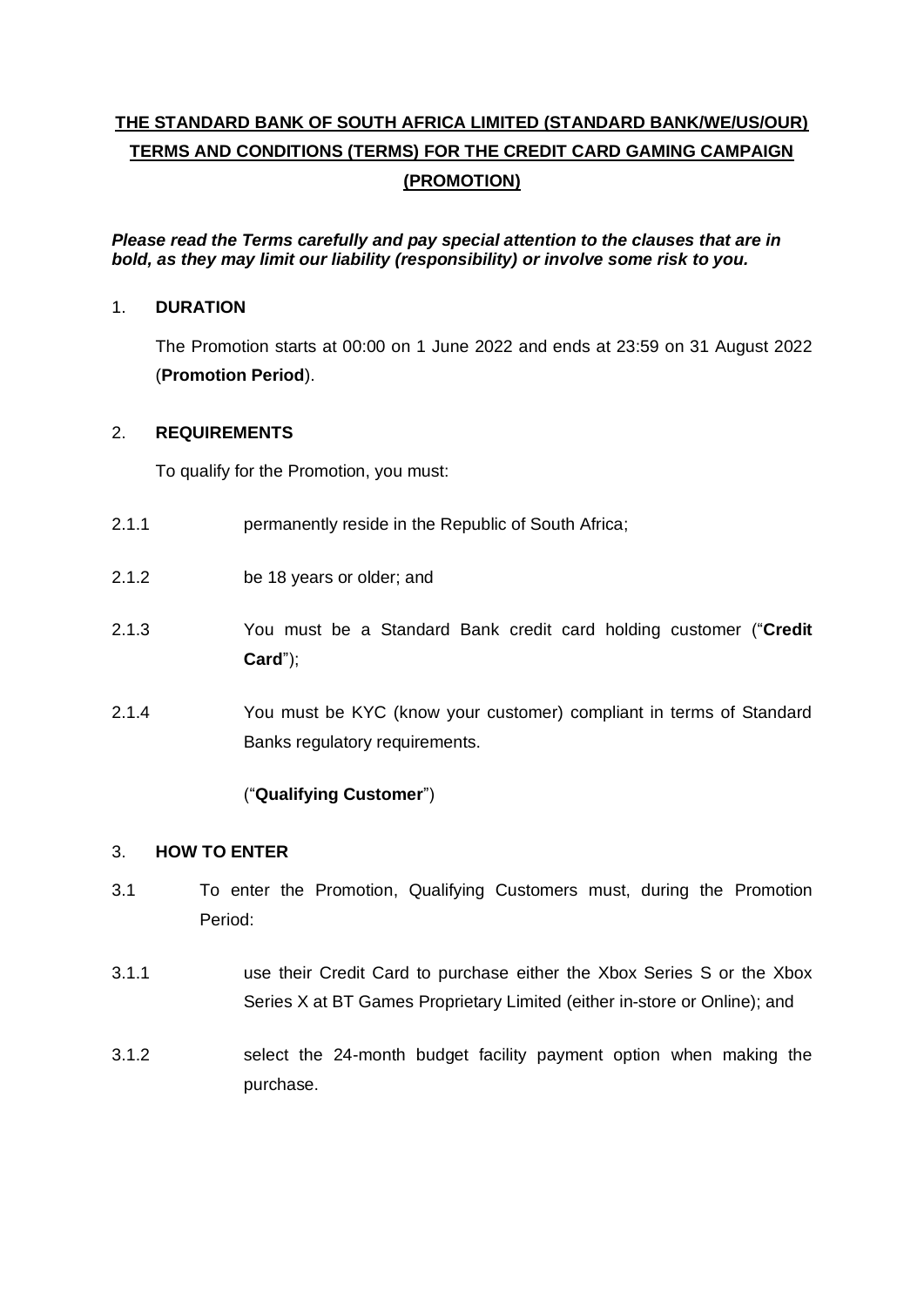## ("**Qualifying Transaction**")

- 3.2 Qualifying Customers may enter as many times as possible. Every Qualifying Transaction per clause [3.1](#page-0-0) will grant the Qualifying Customer the right to 0% interest over the 24-month period of the budget facility.
- 3.3 There are no forms to fill in and once you meet the requirements set out in clause [2](#page-0-1) above and this clause [3,](#page-0-2) you will automatically be entered into the Promotion.

#### 4. **GENERAL**

- 4.1 We are the promoter of the Promotion. Any reference to **we/us/our** includes our directors, sponsors, agents or consultants, where the context allows for it.
- 4.2 You cannot participate in the Promotion if you are a supplier of any goods or services under the Promotion.
- 4.3 These Terms are governed by the Consumer Protection Act 68 of 2008.
- 4.4 These Terms apply to the Promotion and all information relating to the Promotion (including any promotional or advertising material that is published).
- 4.5 *All Credit Card Accounts must have been activated within the requirements of the Financial Advisory and Intermediary Services Act 37 of 2002 and all regulations and guidelines in respect thereof.*
- 4.6 By entering the Promotion, you are bound by these Terms.
- 4.7 *We reserve the right to amend these Terms.*
- 4.8 *We must process your personal information to validate your entry and if you are eligible to receive the rights on offer in terms of the Promotion. By entering the Promotion, you consent to us processing your personal information for this purpose. If you do not consent, please do not enter the Promotion.*
- 4.9 *We may declare the promotional offer forfeited (lost) if:*
- 4.9.1 *a participant's entry is not valid.*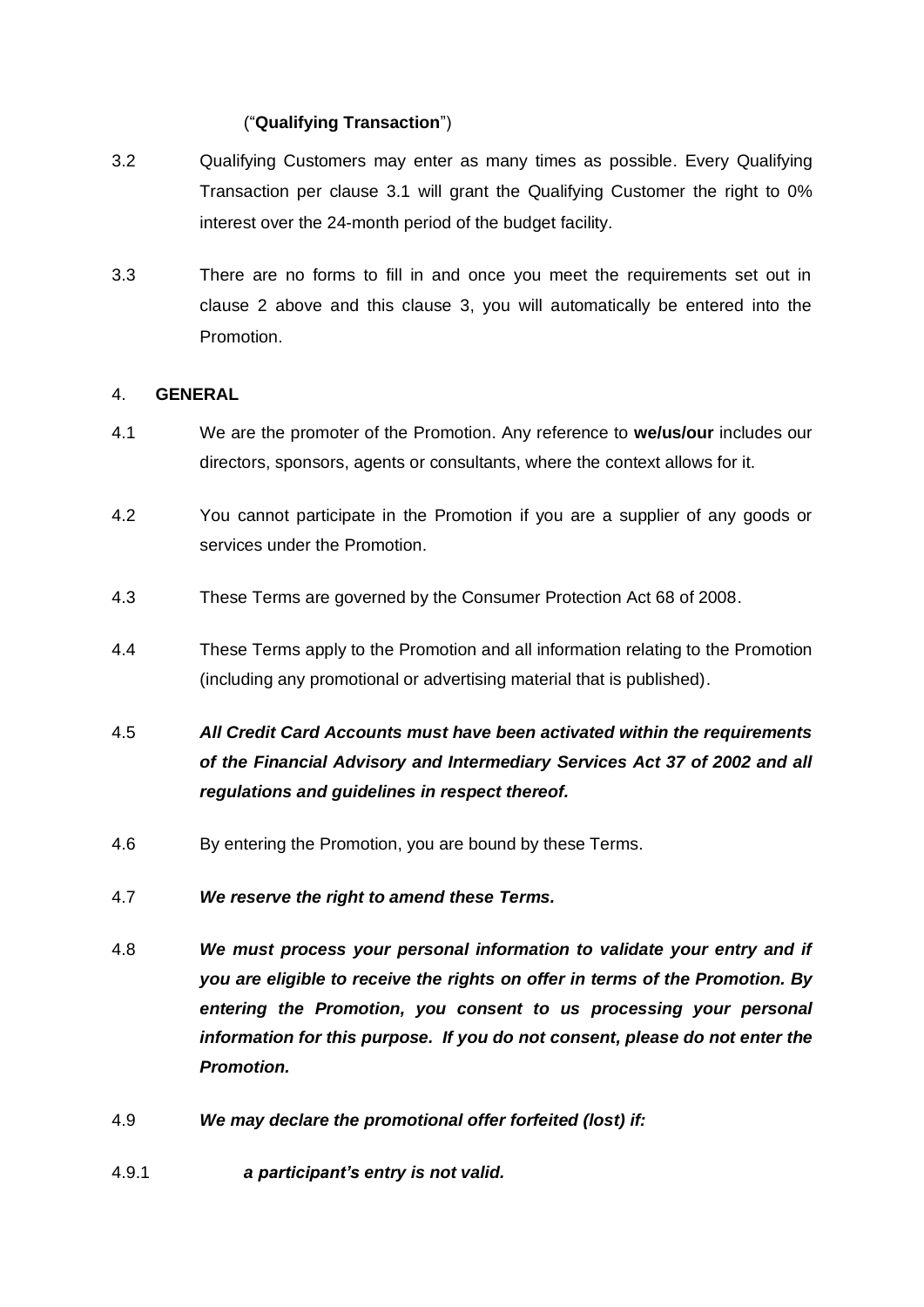- 4.9.2 *a participant has breached these Terms.*
- 4.9.3 *a participant cannot be contacted or does not accept the promotional offer.*
- 4.9.4 *a participant gives up the right to the promotional offer or we determine that the participant has given up the right to the promotional offer respectively.*
- 4.10 If there is a dispute in respect of these Terms or the Promotion, our decision is final and binding.
- 4.11 If the Qualifying Customer agrees to it, we may publish their name and/or photo in any internal or external advertising or promotional material for 12 months from the date on which the Qualifying Customer accepts the promotional offer. We will determine the nature and distribution of these materials. If a Qualifying Customer does not consent to the publication of their name and/or photo, the Qualifying Customer will still receive the promotional offer.
- 4.12 The promotional offer may not be transferred from you to any other person and may not be exchanged by you for any other item. We do however reserve the right to substitute the promotional offer with any other offering of a similar commercial value.
- 4.13 *We assume no liability whatsoever for any indirect loss, harm or damage arising from customers participation in the Promotion howsoever arising. All customers, whilst participating in the Promotion, indemnify and hold us harmless for any loss, damage, harm, or injury (whether arising from negligence or otherwise) which may be sustained because of any claim, cost, expense, loss or damage which may be made or suffered by a customer or any third party.*
- 4.14 *We are not responsible if your entry is not successfully submitted or a Qualifying Customer does not successfully receive or take up the promotional offer for any reason, including because of a technological failure.*